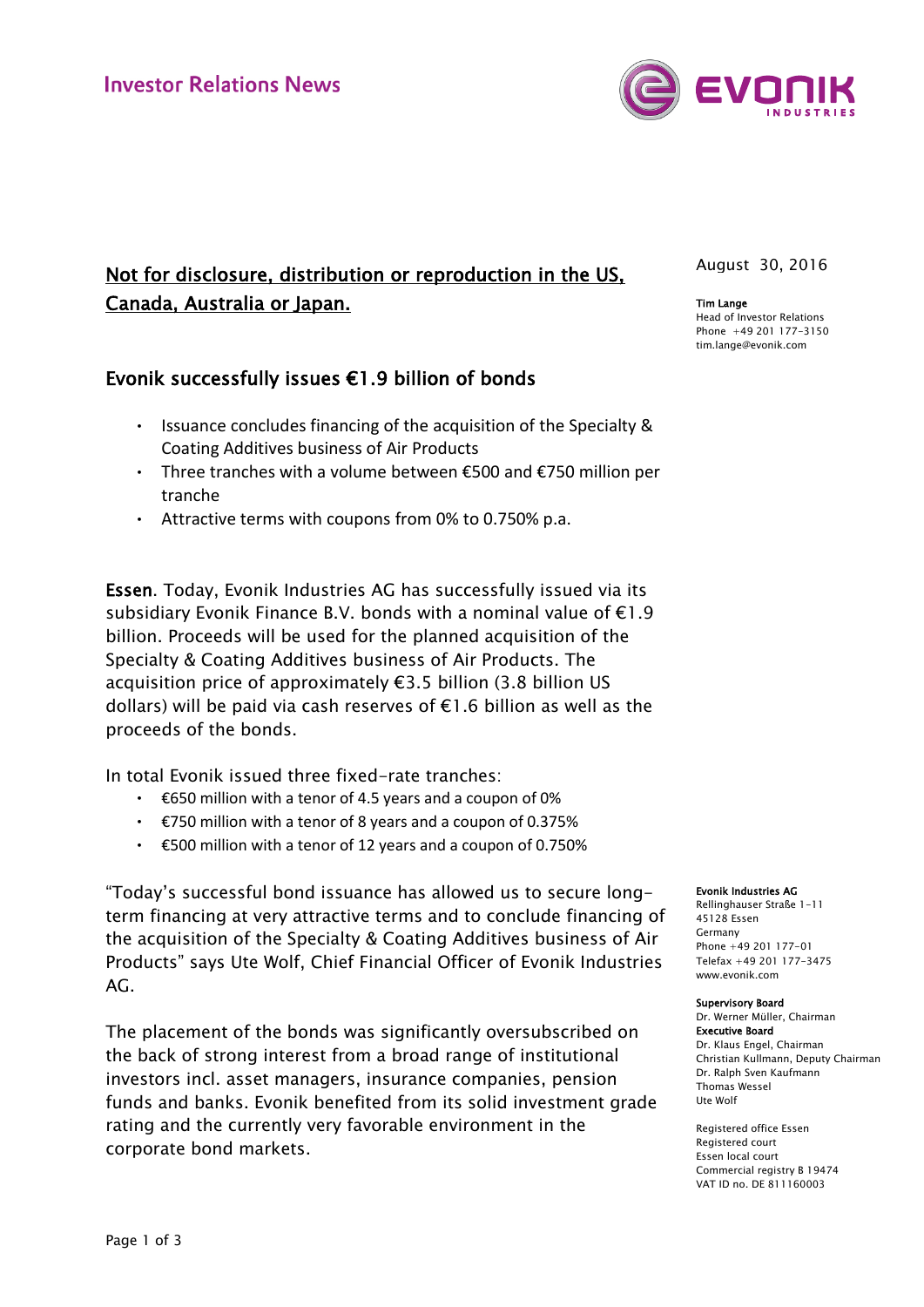

The bonds will be rated Baa1 by Moody's as well as BBB+ by S&P both with stable outlook. Today's bond issuance reduces the average interest rate on capital market indebtedness from 1.35% p.a. (30 June 2016) to 0.74% p.a.

Joint Active Bookrunners were Barclays, BNP PARIBAS, Deutsche Bank, HSBC, J.P. Morgan and SG CIB and the bonds were placed with over 200 domestic and international institutional investors. The syndicate was supplemented by 19 Passive Bookrunners and two Co-Lead Managers all from the Evonik's core group of relationship banks.

The planned acquisition of the Specialty & Coating Additives business of Air Products still remains subject to approval of the relevant antitrust authorities. Closing of the transaction is expected by end of this year.

Further information: www.evonik.de

## Company information

Evonik, the creative industrial group from Germany, is one of the world leaders in specialty chemicals. Profitable growth and a sustained increase in the value of the company form the heart of Evonik's corporate strategy. Its activities focus on the key megatrends health, nutrition, resource efficiency and globalization. Evonik benefits specifically from its innovative prowess and integrated technology platforms.

Evonik is active in over 100 countries around the world. In fiscal 2015 more than 33,500 employees generated sales of around  $\epsilon$ 13.5 billion and an operating profit (adjusted EBITDA) of about €2.47 billion.